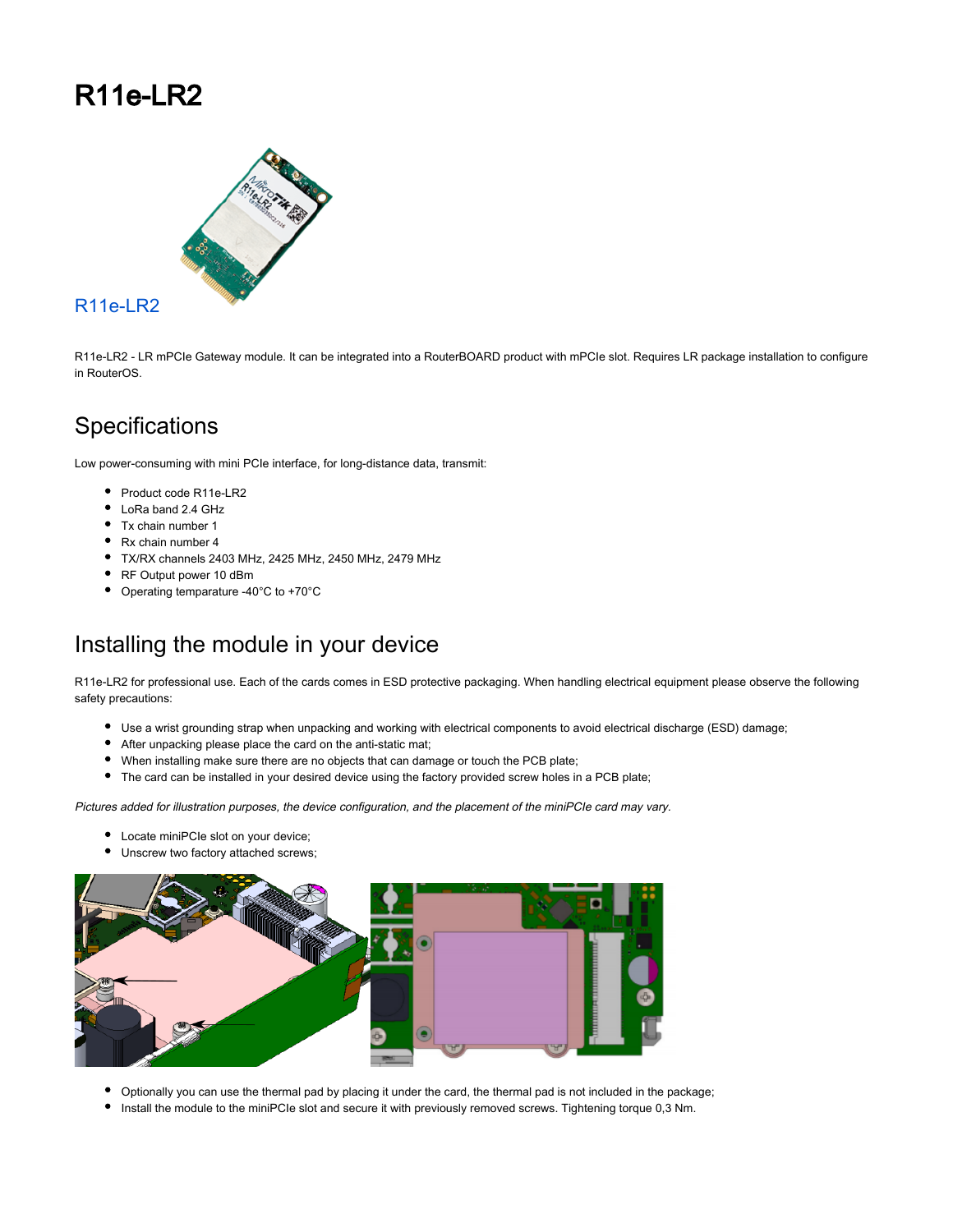



#### Connecting to the antenna

If your device does not have internal antennas, it is possible to connect to the external antennas by adding cable connectors, product code – ACSMAUFL. <https://mikrotik.com/product/acsmaufl>

Please connect and disconnect the antenna, when the device is turned off!

We recommend using [TOF-2400-8V-4 Omni antenna](https://mikrotik.com/product/tof_2400_8v_4)

 $\bullet$ Attach antenna cable to the connector on the module:



When installing outdoors please ensure that the device case is waterproof and is designed for outdoor use. The IP rating scale for this device is IP0. The mounting and configuration of this device should be done by a qualified person.

#### Configuration for RouterOS

To set the configuration for LR please connect to the device and log in with your web browser, Winbox, or mobile application. Two easy steps to follow: First step:

- 1. Once logged in, Quick Set will be selected, please switch to WebFig on the right side of the screen. If the configuration is done through a mobile application then click on the gear symbol on the right side of the screen to open up an advanced menu.
- 2. On the left side menu please find and select the section "Lora".
- 3. On the newly opened window select the Servers tab.
- 4. Click + to add a new server configuration.
- 5. A new window will appear and you will have to enter:

Name: (Server name) Address: (Server address) Up port: (Usually it's 1700) Down port: (Usually it's 1700)

1. Click OK to save.

Second step: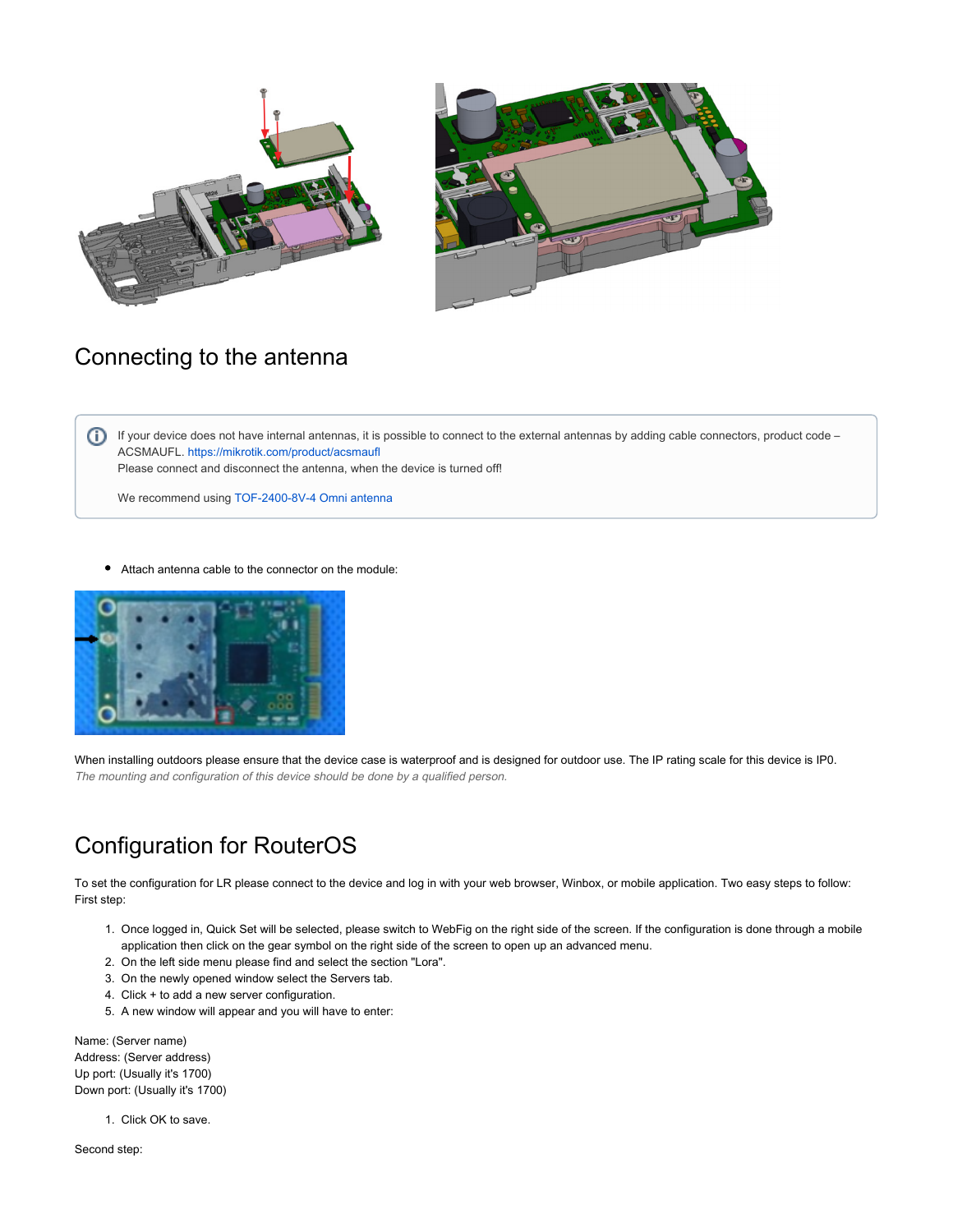- 1. Select the Device tab on the previous window.
- 2. Double-click or tap on the line to configure.
- 3. Choose the previously entered network on the drop-down menu.
- 4. Click on the button Enable to enable the gateway.
- 5. Click OK to save.
- 6. The configuration is done.

### **Specifications**

The module can be installed on the miniPCIe to USB adapter and used in any of our devices with a USB slot and installed Lora package.

To use the module in other devices packet forwarder from Semtech is required. [https://github.com/Lora-net/packet\\_forwarder](https://github.com/Lora-net/packet_forwarder)

#### Operating system support

The module supports RouterOS software version v6. Other operating systems have not been tested.

To avoid pollution of the environment, please separate the device from household waste and dispose of it in a safe manner, such as in designated waste disposal sites. Familiarize yourself with the procedures for the proper transportation of the equipment to the designated disposal sites in your area.

#### UKCA marking

# UK **CA**

#### Eurasian Conformity Mark

Информация о дате изготовления устройства указана в конце серийного номера на его наклейке через дробь. Первая цифра означает номер года (последняя цифра года), две последующие означают номер недели.

Изготовитель: Mikrotikls SIA, Aizkraukles iela 23, Riga, LV-1006, Латвия, [support@mikrotik.com.](mailto:support@mikrotik.com) Сделано в Китае, Латвии или Литве. Cм. на упаковке.

Для получения подробных сведений о гарантийном обслуживании обратитесь к продавцу. Информация об импортерах продукции MikroTik в Российскую Федерацию: <https://mikrotik.com/buy/europe/russia>

Продукты MikroTik, которые поставляются в Евразийский таможенный союз, оцениваются с учетом соответствующих требований и помечены знаком EAC, как показано ниже:

# FAT

#### Norma Oficial Mexicana

EFICIENCIA ENERGETICA CUMPLE CON LA NOM-029-ENER-2017.

La operacion de este equipo esta sujeta a las siguientes dos condiciones:

- Es posible que este equipo o dispositivo no cause interferencia perjudicial y.
- Este equipo debe aceptar cualquier interferencia, incluyendo la que pueda causar su operacion no deseada.

Fabricante: Mikrotikls SIA, Brivibas gatve 214i, Riga, LV-1039, Latvia.